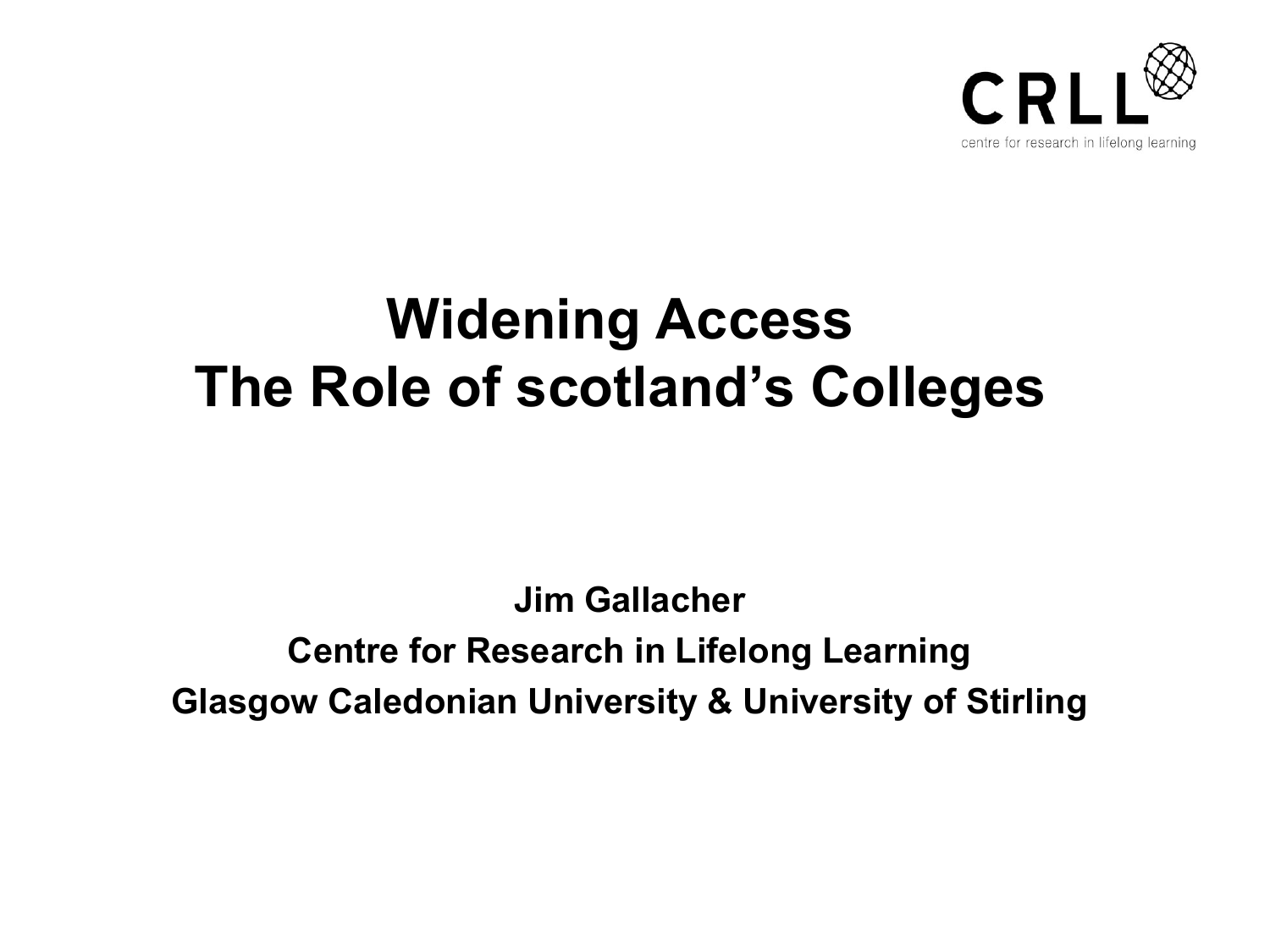## **Scottish-English Comparisons Post Devolution**

- **Funding**
	- **One funding body (SFC) for colleges and universities in Scotland – a more complex picture in England**
	- **All funding(FE &HE) goes directly to colleges in Scotland – greater complexity in England**
- **National Strucures**
	- **Regionalistion and mergers 41 colleges in 2012 will have been reduced to 23 by end of 2013**
	- **England** 
		- **General FE 218**
		- **6th Form 93**
		- **Land based 15**
		- **Art Design & Performing Arts 3**
		- **Specialist 10**
	- **ONS reclassification in Scotland**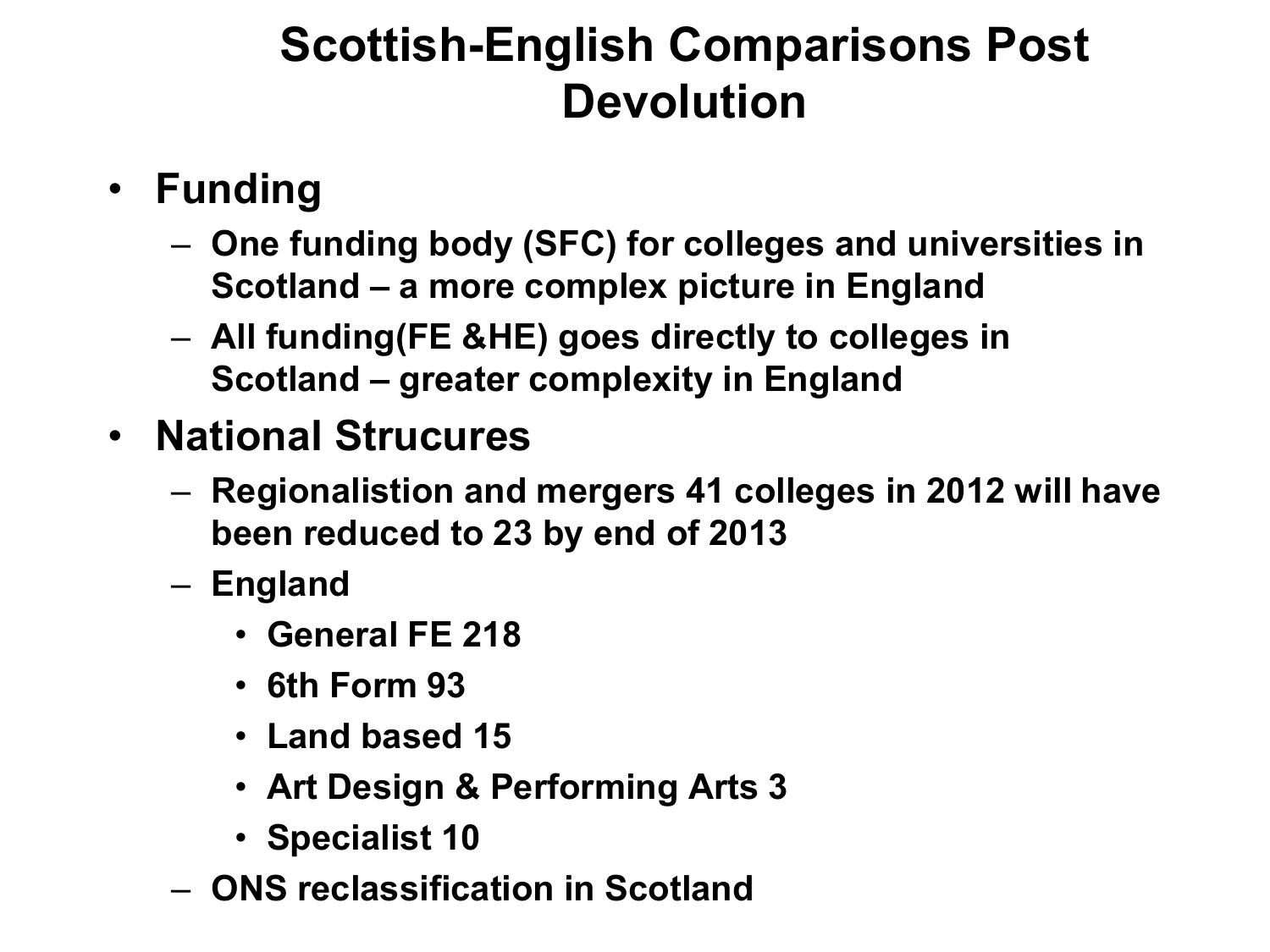# **Differing Approaches to Providing HE in Colleges**

- **HNC/Ds maintained in Scotland as major provision**
	- **Modernisation programme**
- **Foundation Degrees (FDs) introduced in England**
	- **Emphasis on meeting skills deficits, employer engagement and work based learning**
	- **Most validated by universities**
	- **About 50% of HE in colleges**
- **HNC/Ds and franchised degrees also in the English college sector**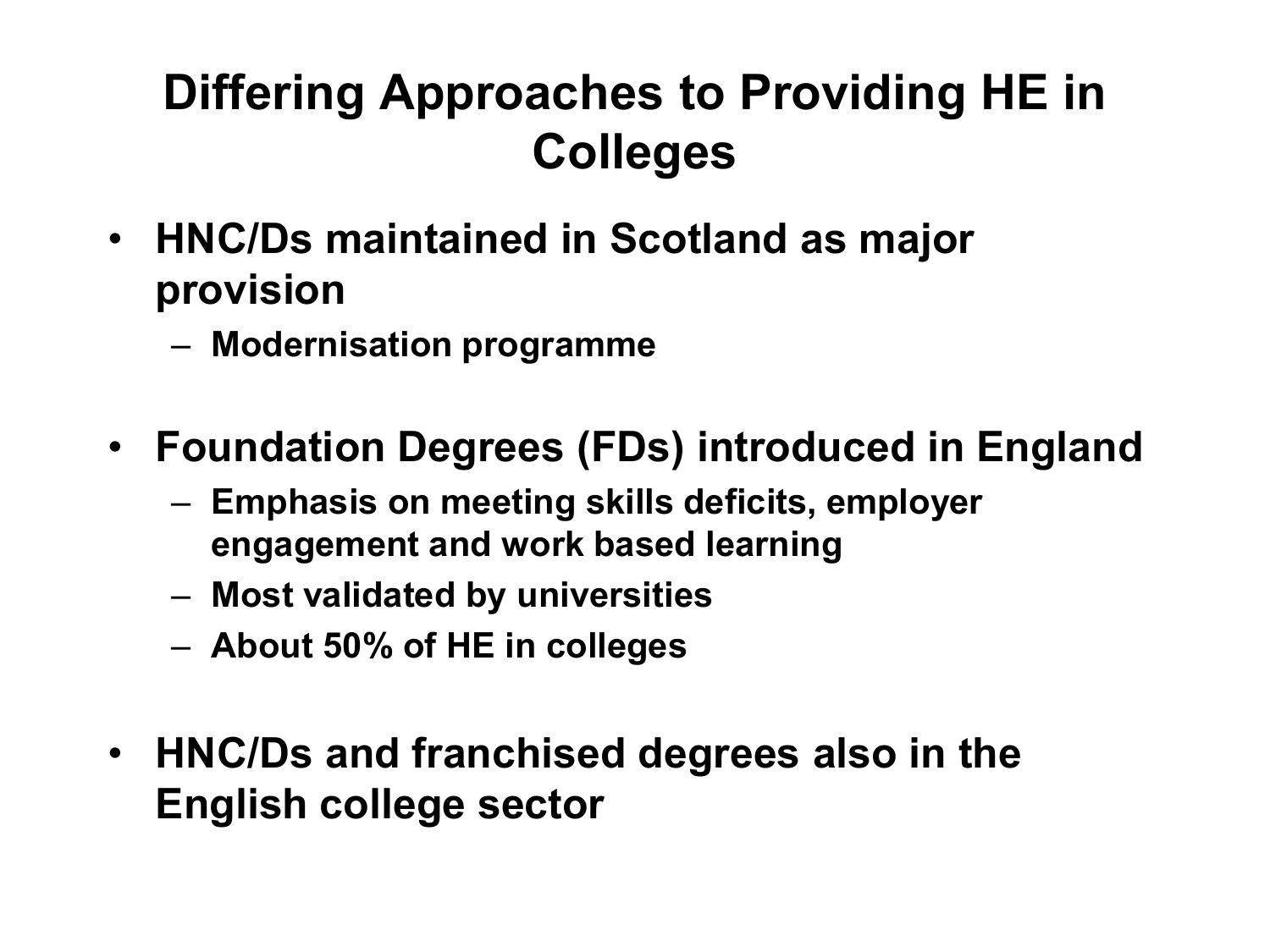# **The importance of HE in Colleges in England and Scotland**

- **Colleges have an important role in HE provision in Scotland -HNC/Ds around 20% of all UGs**
- **HNC/D students make increasing contribution to Scottish Higher Education Initial Participation Rate (HEIPR)**

|         | <b>HEIPR</b> | <b>HNC/Ds</b> |
|---------|--------------|---------------|
| 2006/07 | 53.2%        | $17.0\%$      |
| 2011/12 | 56.1%        | 22.4%         |

• **Despite policy initiatives Parry et al (2012) refer to the 'low visibility and status' of HE in England**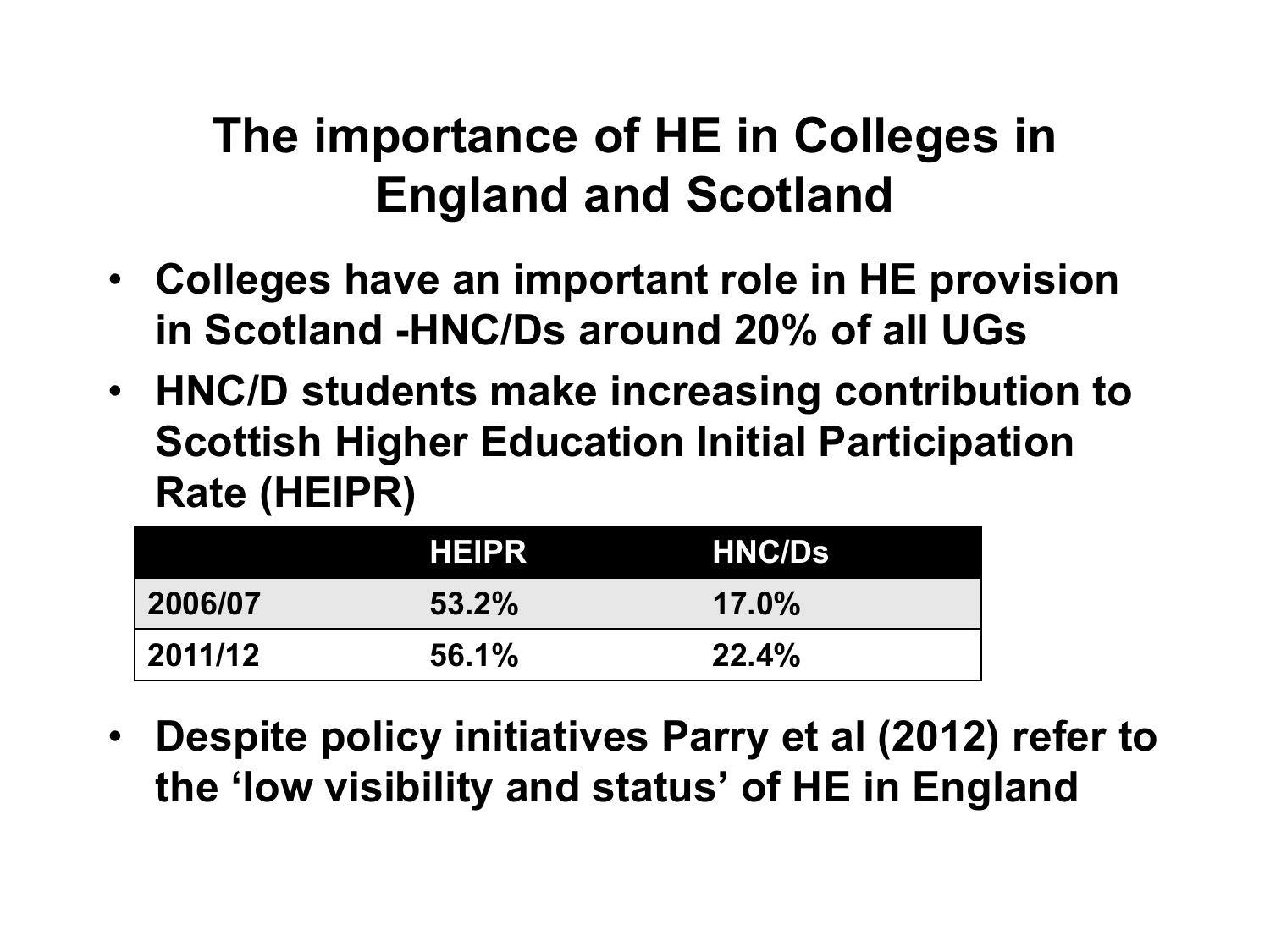## **Similar ambiguities in Scotland & England**

**Differing and potentially competing agendas for HNC/Ds and Foundation Degrees**

•**Vocational education and training**

•**Progression to bachelor degrees**

•**Widening access**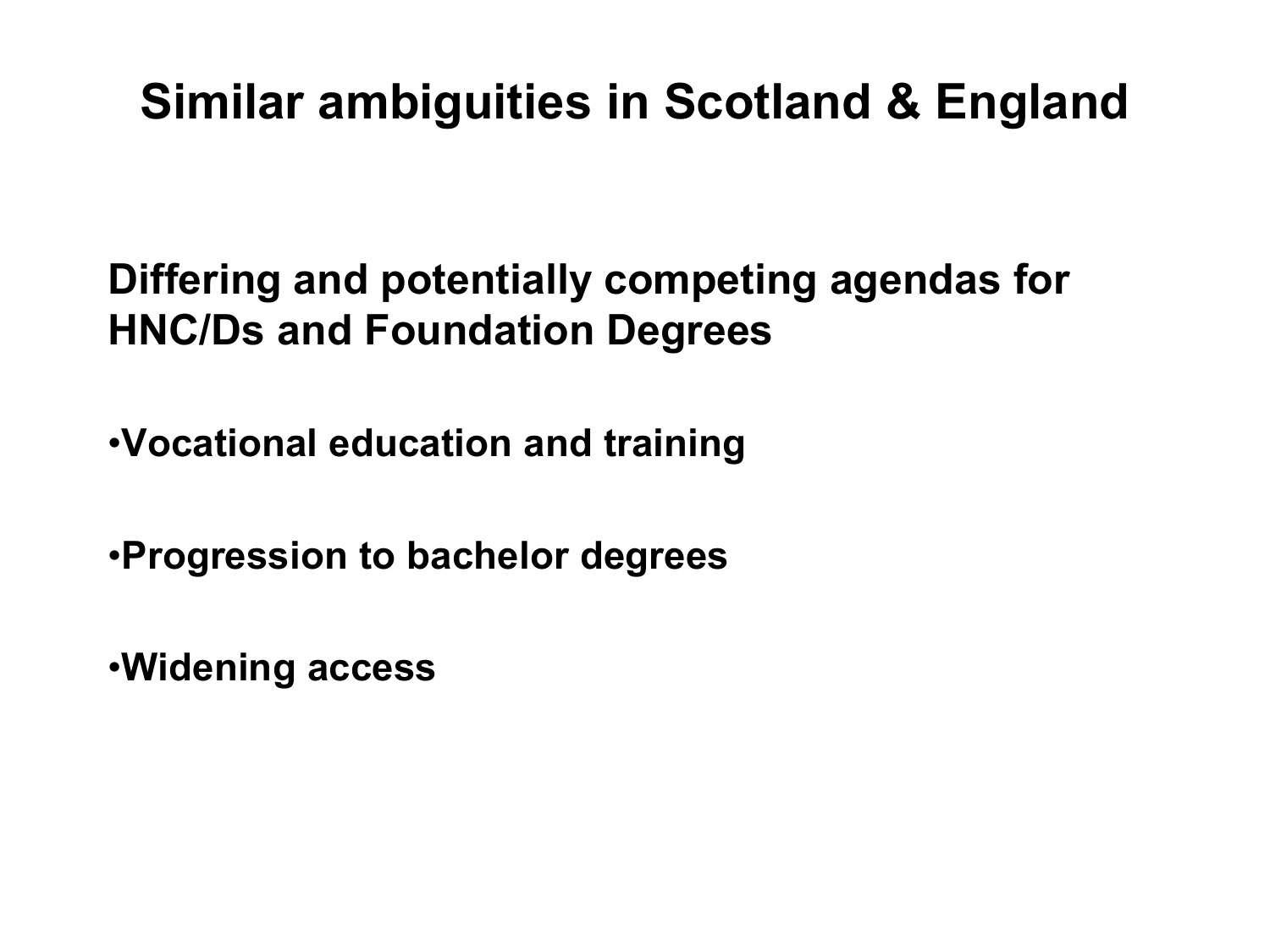#### **HNC/D students in Scotland's Colleges**

| Year    | <b>Full-time</b>   |               | <b>Part-time</b>   |               | Total              |               |
|---------|--------------------|---------------|--------------------|---------------|--------------------|---------------|
|         | <b>Number</b><br>S | $\frac{0}{0}$ | <b>Number</b><br>S | $\frac{0}{0}$ | <b>Number</b><br>S | $\frac{0}{0}$ |
| 2001-02 | 26.471             | 63            | 15,843             | 37            | 42,314             | 100           |
| 2011-12 | 30,945             | 83            | 6,436              | 17            | 37,381             | 100           |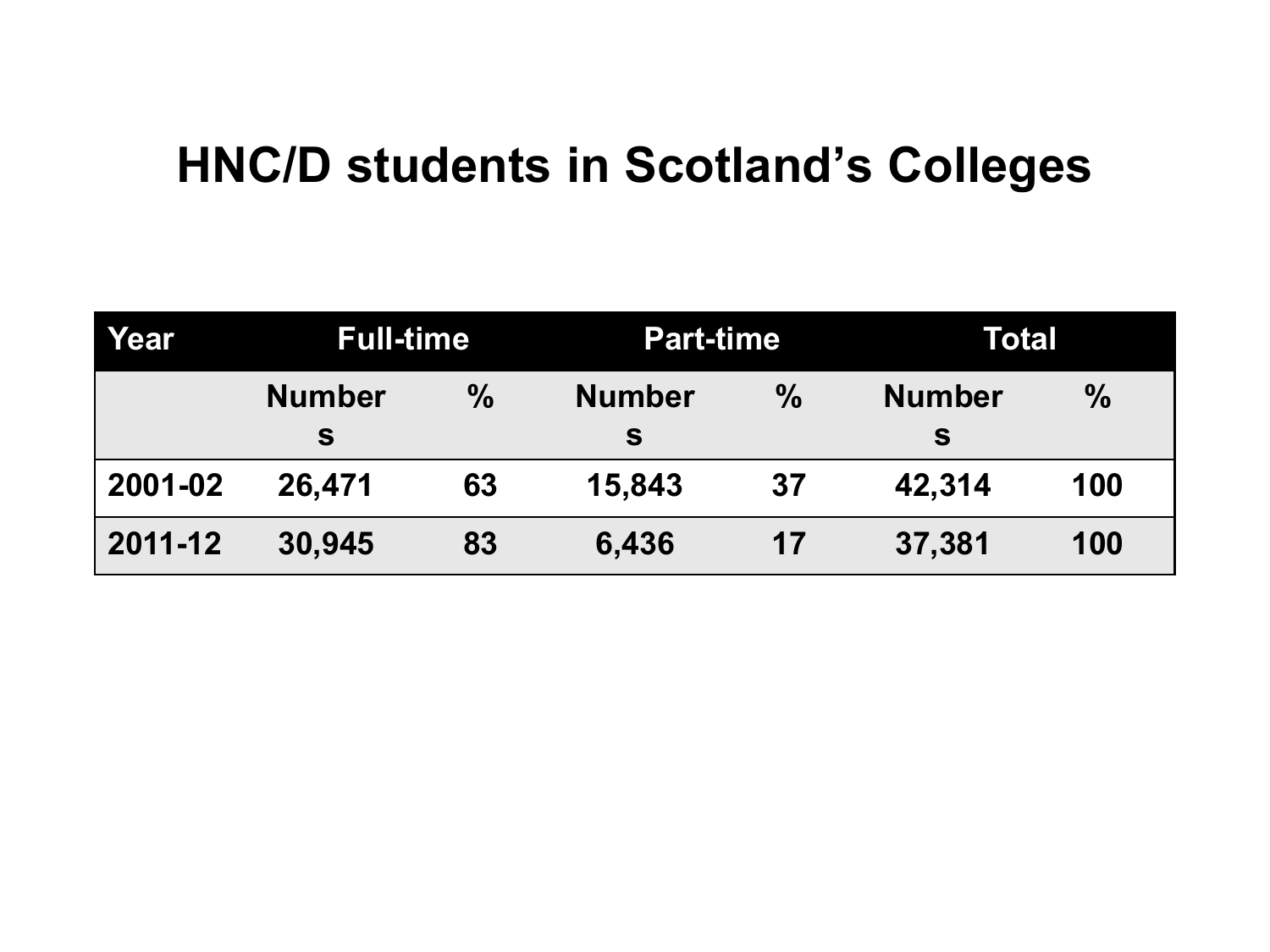# **Foundation Degree students in English Colleges**

| Year    | <b>Full-time</b>   |      | <b>Part-time</b>   |               | Total              |               |
|---------|--------------------|------|--------------------|---------------|--------------------|---------------|
|         | <b>Number</b><br>S | $\%$ | <b>Number</b><br>S | $\frac{0}{0}$ | <b>Number</b><br>S | $\frac{0}{0}$ |
| 2001-02 | 2,530              | 59   | 1,795              | 41            | 4,325              | 100           |
| 2009-10 | 56,840             | 57   | 42,635             | 43            | 99,475             | 100           |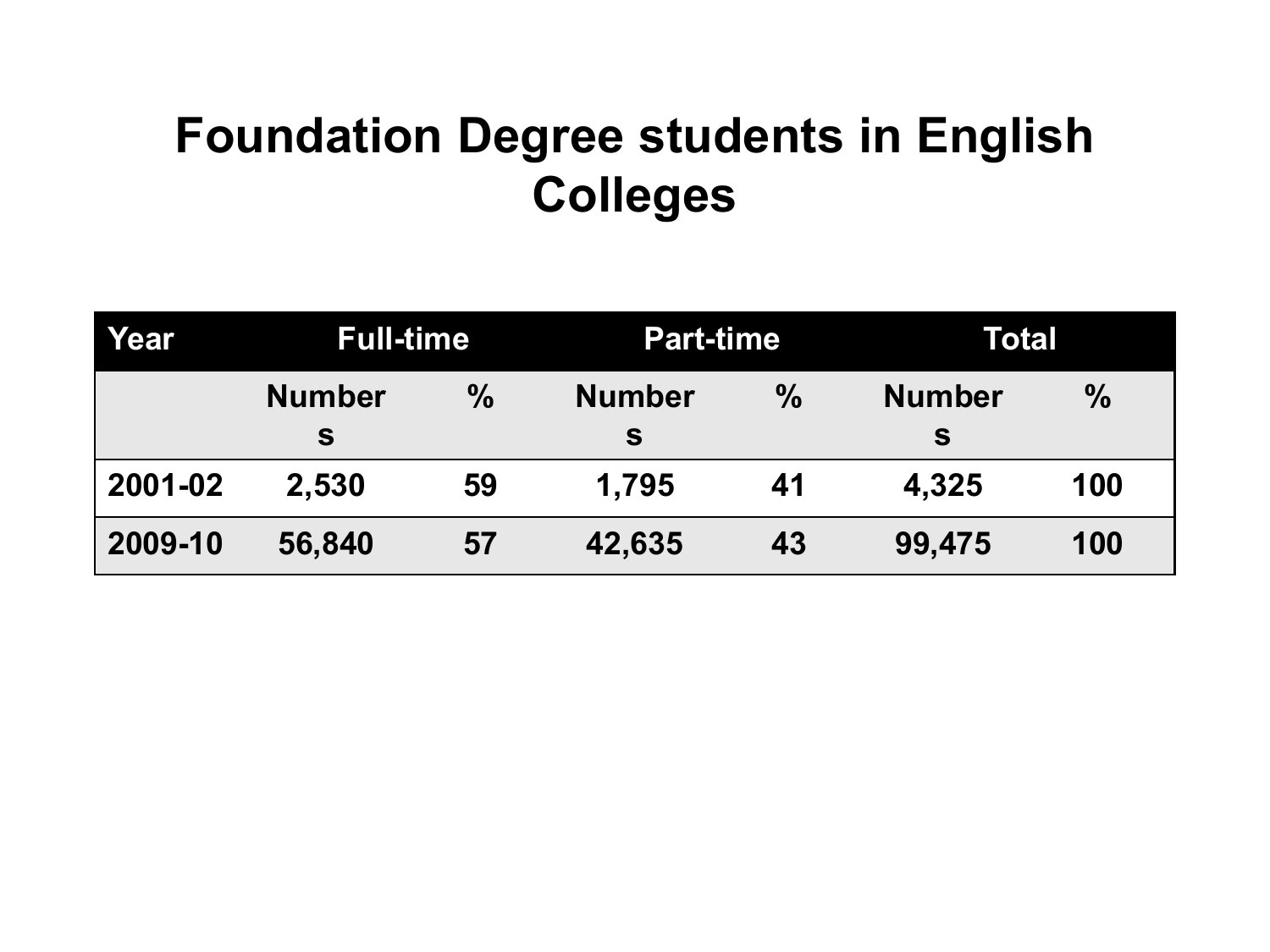#### **Progression from HNC/Ds and FDs**

- **HNC/Ds in Sotland 68% proceed to further study**
- **FDs in English FECs** 
	- **65% of fulltime students proceed to further study**
	- **44% of part-time students proceed to further study**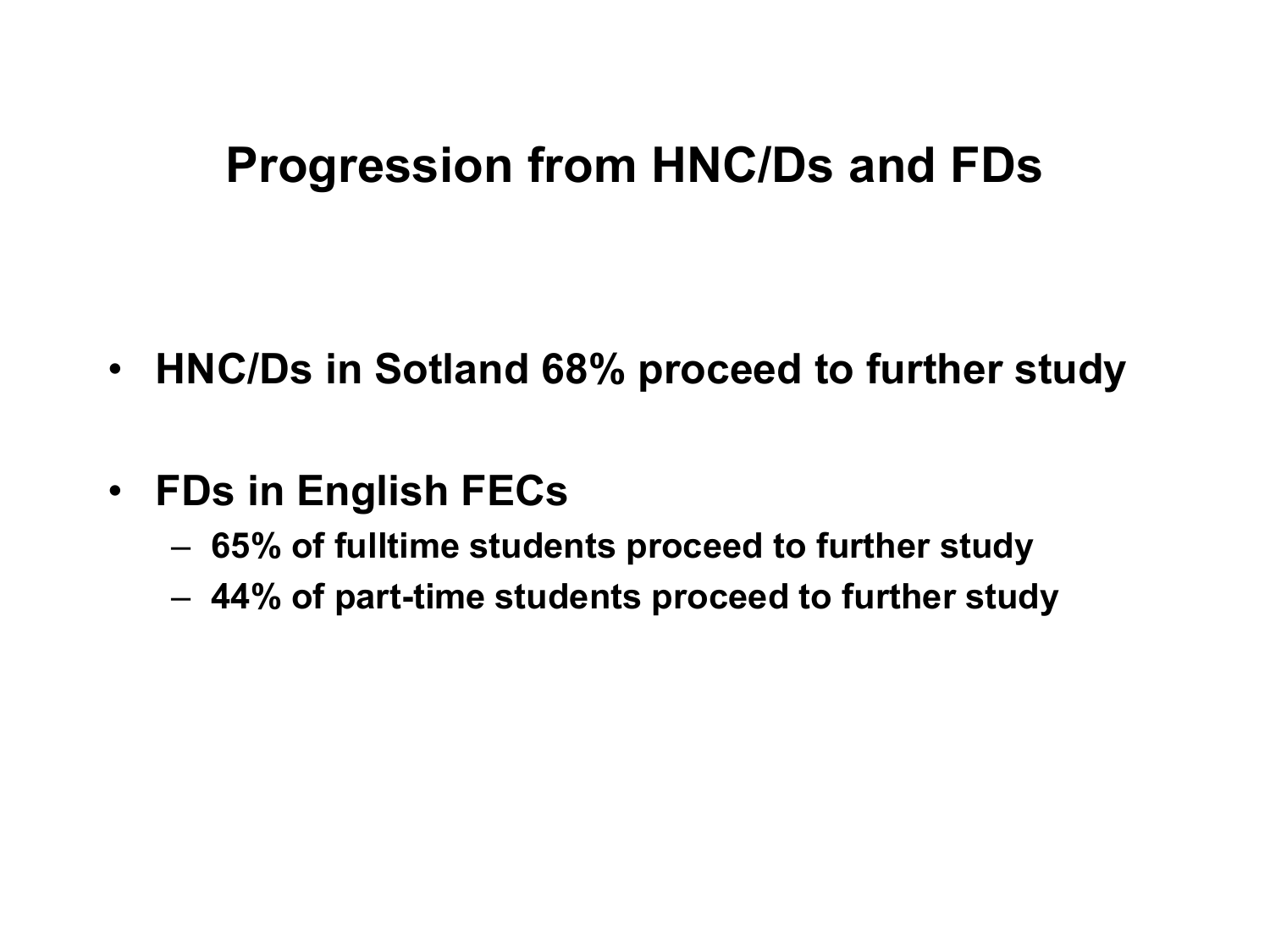# **Social Background of Students in Scotland's Colleges**

|                                   |           | <b>Colleges</b> |           |
|-----------------------------------|-----------|-----------------|-----------|
|                                   | <b>HE</b> | FE.             | <b>HE</b> |
| <b>Least deprived</b><br>quintile | 17%       | 12%             | 30%       |
| $2nd$ quintile                    | 17%       | 17%             | 24%       |
| <b>Middle quintile</b>            | 20%       | 20%             | 20%       |
| 4 <sup>th</sup> quintile          | 22%       | 22%             | 15%       |
| <b>Most deprived</b><br>quintile  | 24%       | 28%             | 11%       |

**SFC 2013**

#### **Only 30% of HNC/D students have minimum entarnce qualifications for degree programmes**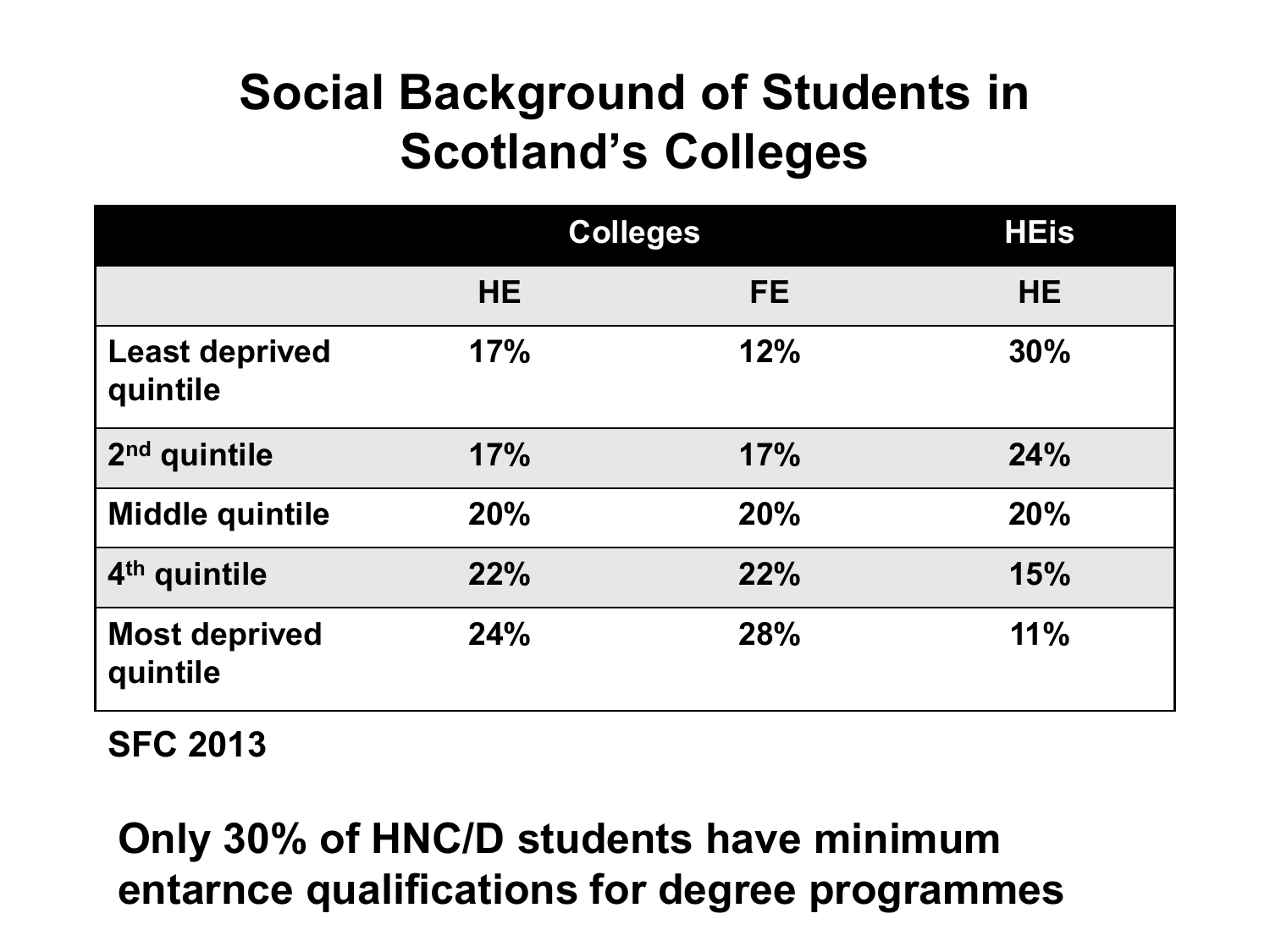- **Young full-time entrants to HE in English colleges from Low Participation Neighbourhoods (LPNs)**
- **Registered in HEIs 10.4%**
- **Registered in FECs 21.7%**

**Source HEFCE 2013**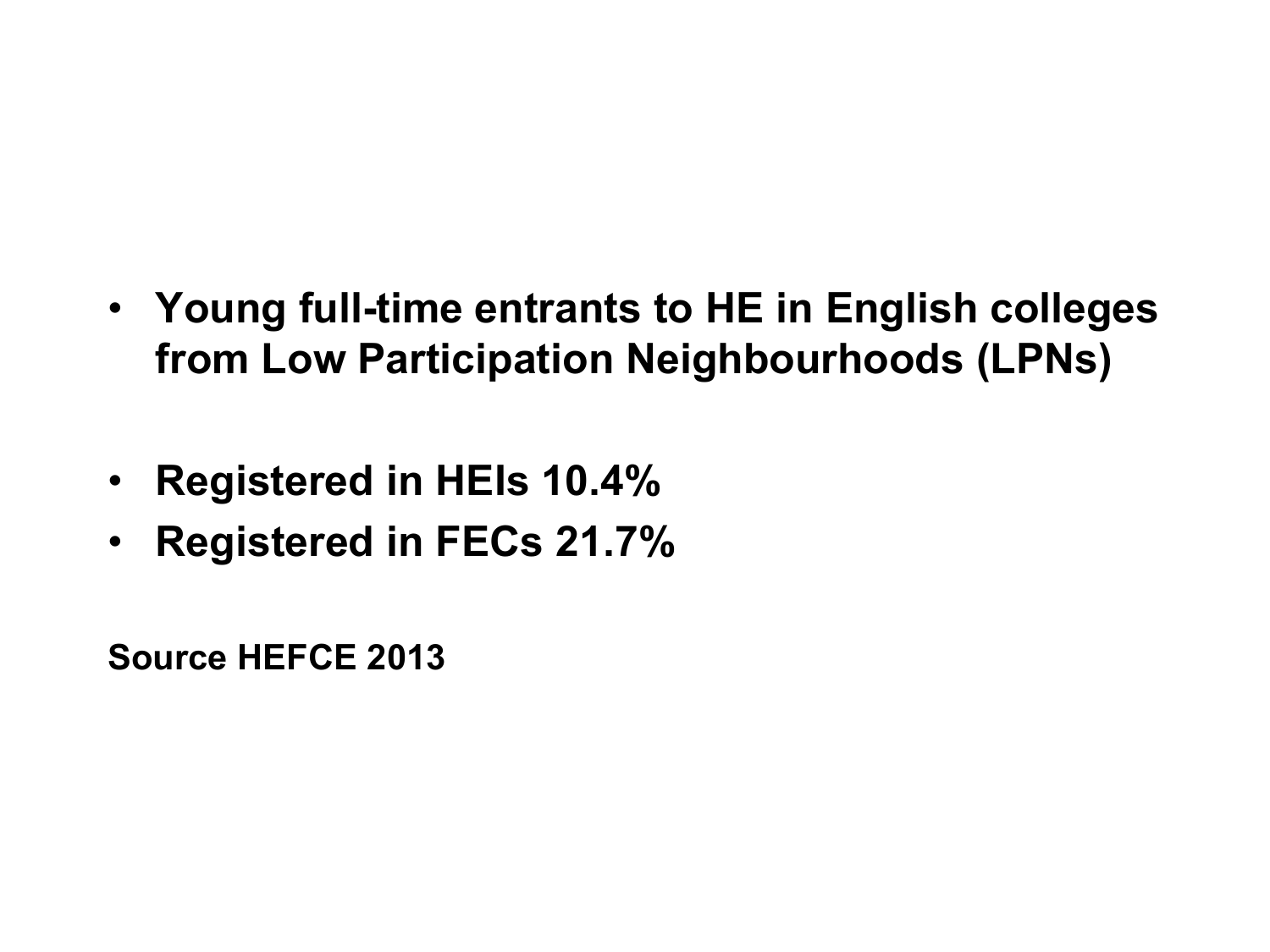## **Strengthening links between colleges and universities in Scotland**

- **SFC established Articulation Hubs in 2008**
	- **£3m per annum for initial 5 years extended for a further 2 years**
	- **5 Hubs based in the Post '92 universities**
	- **1 in the Open University**
	- **Function of strengthening links between colleges and universities to facilitate progression and increase numbers of articulating students**
	- **Articulation defined as progression with full credit (1 year for HNC, 2 years for HND)**
- **SFC Outcome Agreements also established ambitious target numbers for articulating students for Post '92 universities and financial penalties if these not met**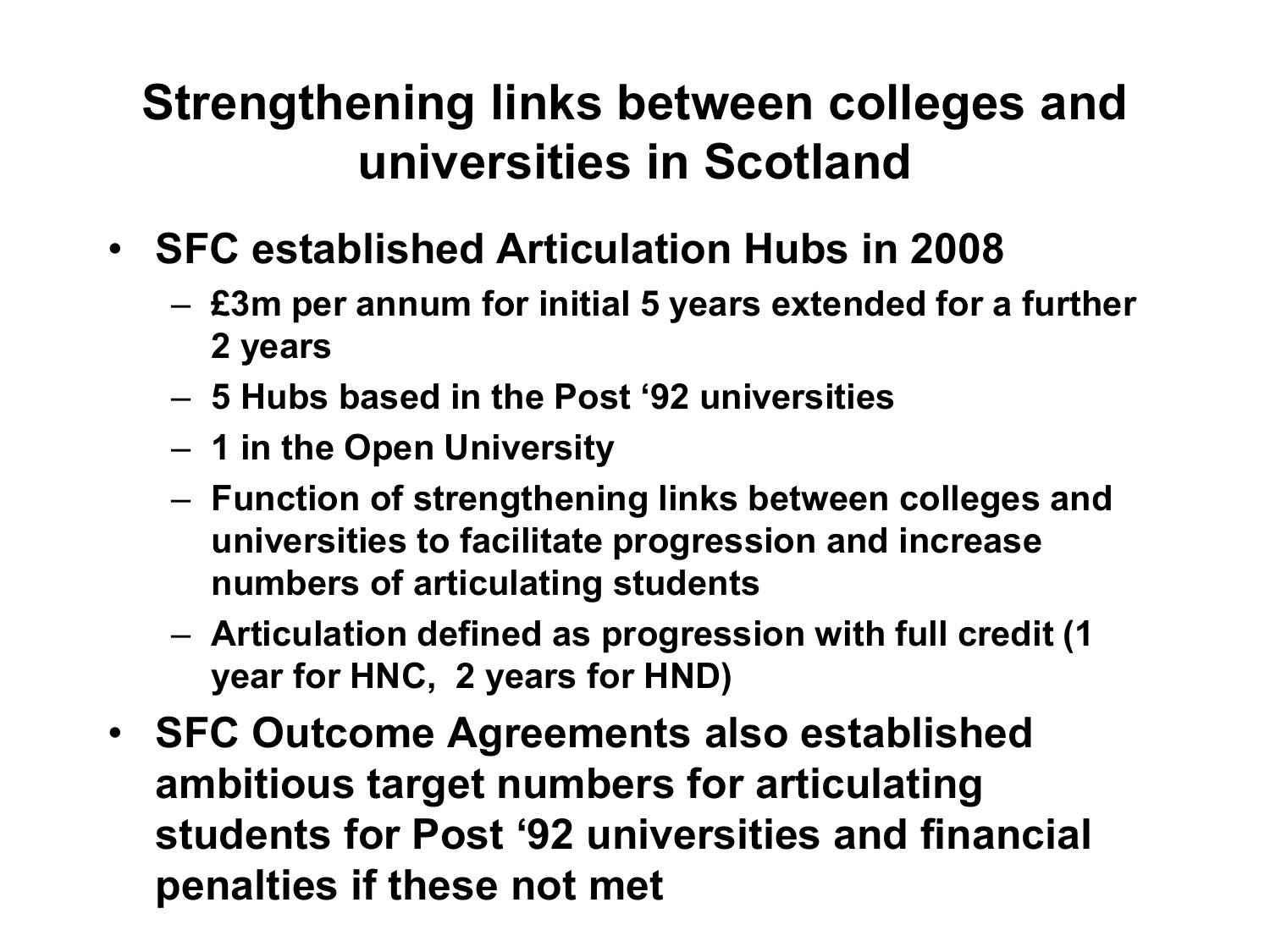#### **Scottish Government Policy**

- **2011 White Paper – Putting Learners at the Centre**
- **'Efficient, flexible learner journeys' and links to widening access**
- **Post 16 Act 2013**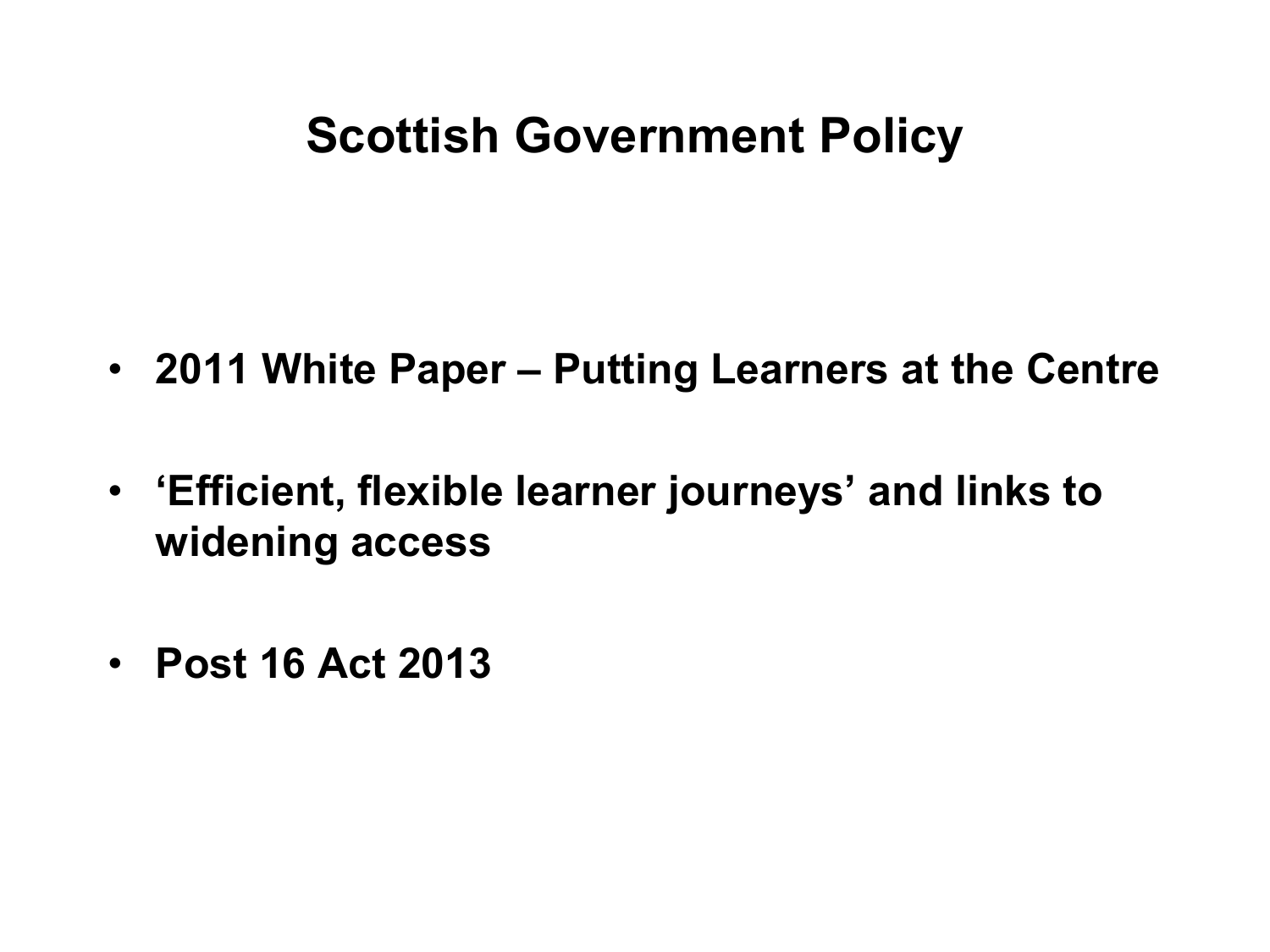# **Percentages of former HN stsudents entering different university sectors by level of credit awarded 2011-12**

|                                       | <b>Access</b><br>$\frac{0}{0}$ | <b>Partial Credit</b><br>$\frac{0}{0}$ | <b>Full Credit</b><br>$\frac{0}{0}$ |
|---------------------------------------|--------------------------------|----------------------------------------|-------------------------------------|
| <b>Post 92</b><br><b>Universities</b> | 57                             | 59                                     | 92                                  |
| <b>1960s</b><br><b>Universities</b>   | 24                             | 30                                     | 6                                   |
| <b>Ancients</b>                       | 18                             | 8                                      |                                     |
| <b>Art/music</b><br>colleges          | $\mathbf{2}$                   | $\mathbf{3}$                           | 1                                   |
| <b>Total Numbers</b>                  | 2849                           | 646                                    | 3099                                |

**Source: National Articulation Database**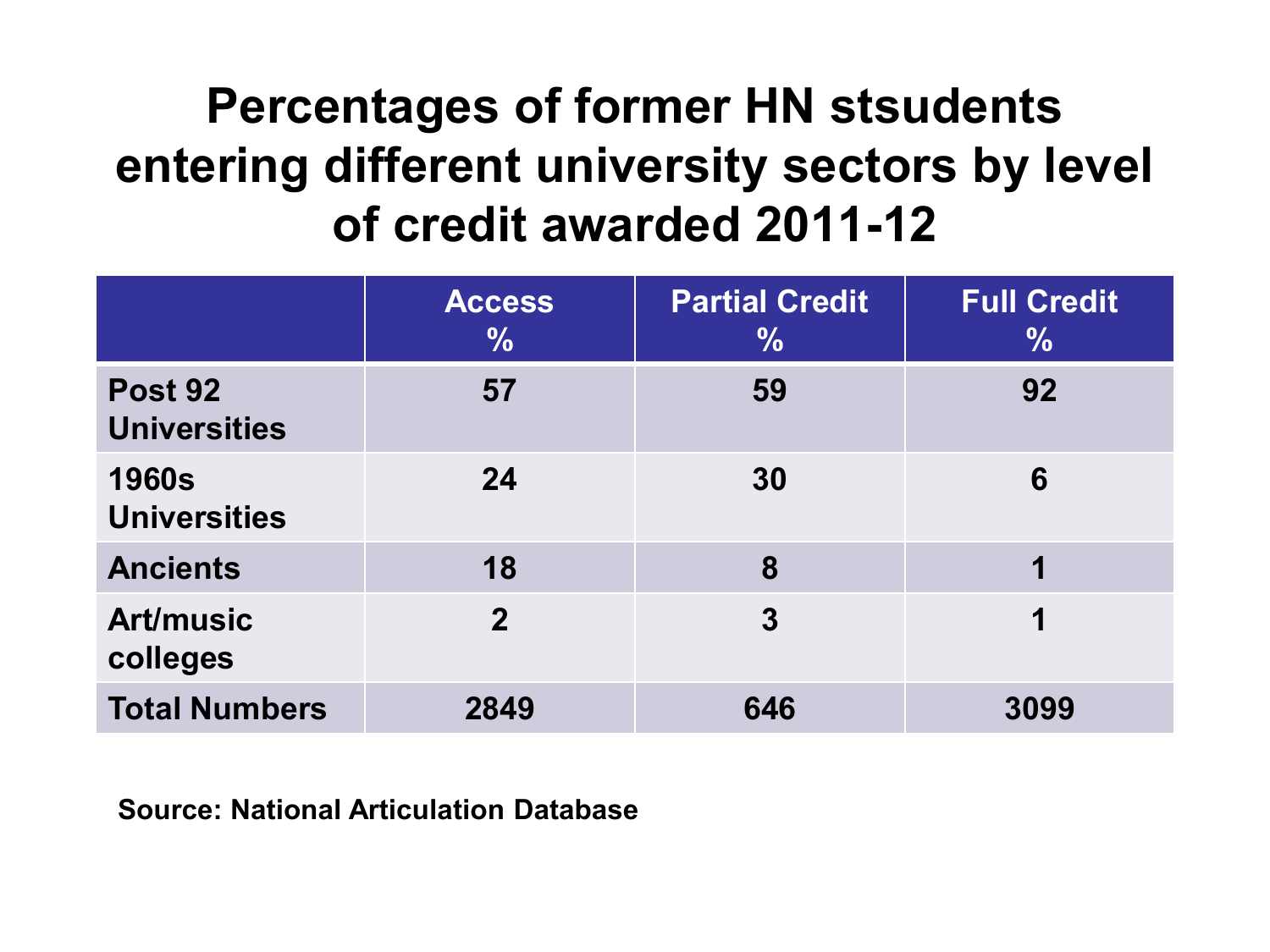#### **SFC Additional Articulation Places 2013**

- **1020 additional funded places for articulation**
- **Partnerships between universities and collges**
- **2+2 degree model – first 2 years HNDs in colleges – then 2 years in universities to complete degree**
- **Students registered with HESA as university students**
- **Students also to be enrolled in Associate Student schemes to provide additional support**
- **639 places allocated to Post'92 universities, only 26 to the ancient universities**